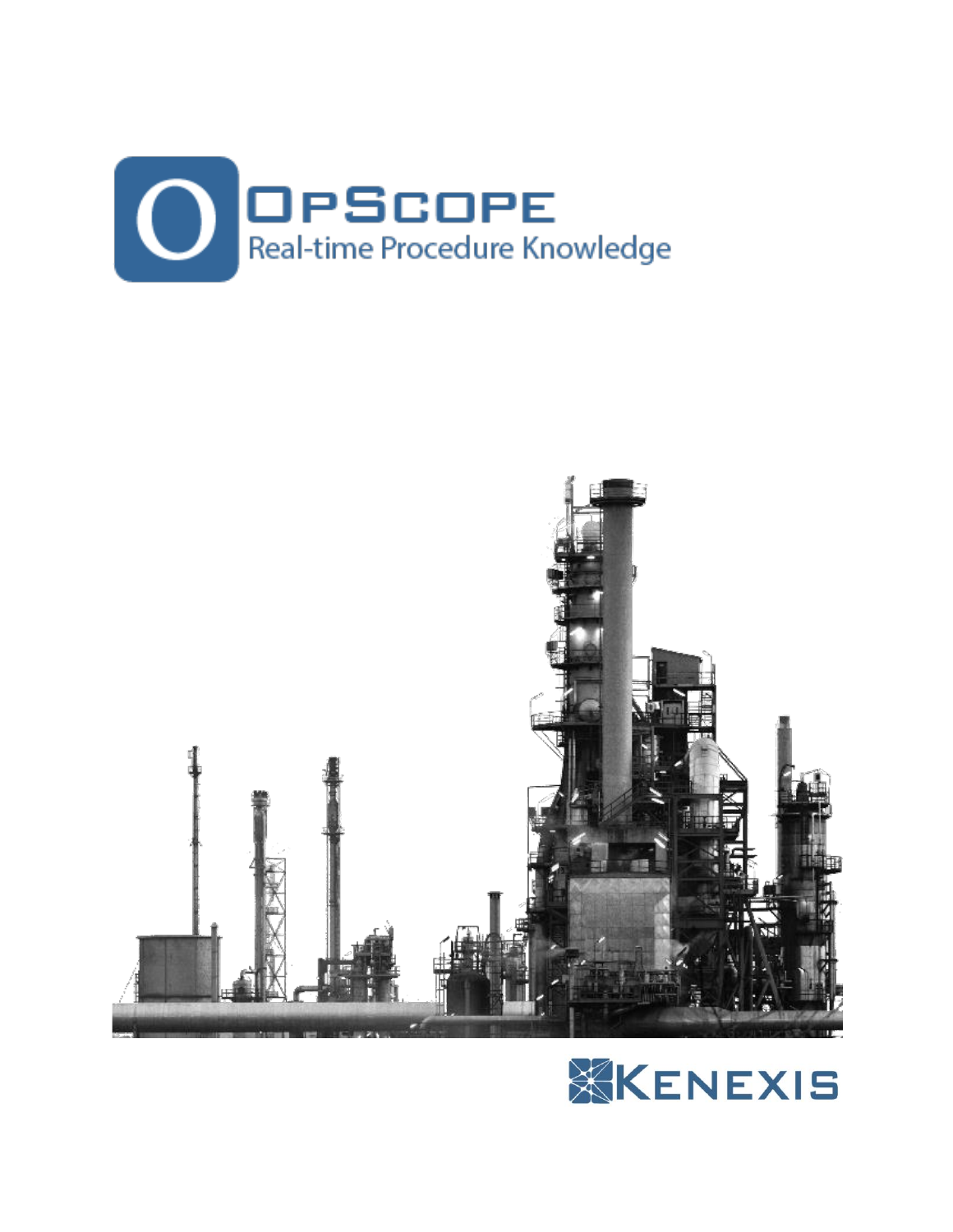

We built a powerful tool to capture knowledge from experienced staff to easily create procedures while performing the procedure live.

We architected a tool from the core to **solve large problems** that we have experienced in operation of facilities.

Instead of spending months trying to write procedures by committee, the tool is so easy to use, you can **document a procedure while you** 

**are doing the procedure**. It does not replace your scheduling tool; we chose instead to focus on the harder function of actually capturing staff expertise and execution of the procedure.

We wanted to provide **real-time situational awareness of all active procedures** throughout an organization including who, where, and what is actual in progress to which equipment. OpScope is an enterprise capable solution that is customizable for each location based on the local equipment and procedures.

When a procedure (including maintenance, operations, testing, rounds, or any other task) is checked out, the personnel who are doing the work are recorded and tracked throughout the procedure until the procedure is checked back into the system. Each procedure is as detailed as required to support all the information necessary to complete the task including the written procedure step-by-step, short & long descriptions, guides, drawings, pictures,



specifications, manuals, images, video, tutorials, and more.

Each procedural step can include a **QR code to verify that the procedure is enacted on the correct device**. By placement QR code tags on the equipment designated in the procedure, the procedure step would require the QR code to be scanned by the device the procedure was checked out on prior to advancing the step, thereby verifying that the step is actually done on the correct equipment.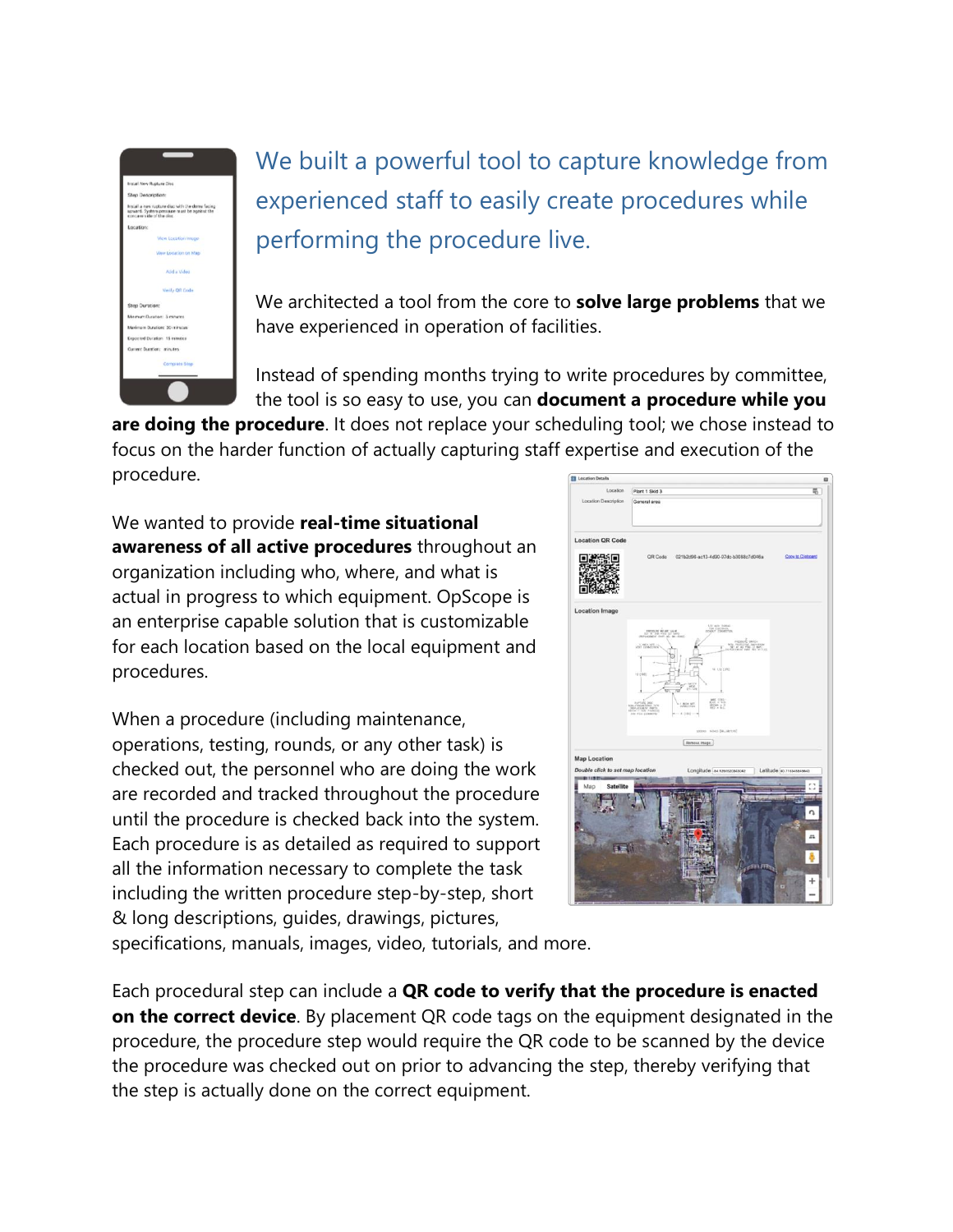Built in **complete permissive check**

ensuring that the work is only done by the right people, when appropriate, and is signed off on at completion. Like revision control on the procedures themselves, the complete permissive will record the signature and any procedural checks necessary to insure proper completion of the procedure.

The system also records the device identity the procedure was checked out on, who checked it out, who will be assisting, and other pertinent information based on the procedural requirements. This also begins GPS

| <b>KENEXIS OPSCOPE Plant 1 Skid 3</b>                             |                                            | Signed in as Jim McGlone of Kenexis @ 3                                                      |
|-------------------------------------------------------------------|--------------------------------------------|----------------------------------------------------------------------------------------------|
| <b>BBP</b> <sup>O</sup> O←<br>н                                   |                                            |                                                                                              |
| <b>Selected Procedure</b><br>1: Pressure Relief Valve Maintenance |                                            | ٠                                                                                            |
| <b>Procedure Step List</b>                                        |                                            |                                                                                              |
| 日白                                                                | ×<br><b>Step Details:</b>                  |                                                                                              |
| 1. Overview<br>2. Shutdown                                        | Step Number                                | 1                                                                                            |
| 3. Remove Spring Bolt                                             | Step Title                                 | Overview<br>蜀门                                                                               |
| 4. Inspect Valve Plug Assembly                                    | Step Description                           | Routine maintenance procedure for use when valve has not vented since last inspection. Watch |
| 5. Inspect Valve Seat Area                                        |                                            | the refresher video prior to beginning maintenance on this system.                           |
| 6. Install Valve Plug Assembly                                    |                                            |                                                                                              |
| 7. Check Pressure Relief Valve                                    |                                            |                                                                                              |
| 8. Alternate PRV Check Method                                     | Step Duration (minutes):                   |                                                                                              |
| 9. Reinstall Spring Bolt<br>10. Check System Readiness Status     | Minimuim                                   | s                                                                                            |
| 11. Startup                                                       | Maximum                                    | 10                                                                                           |
| 12. Check PRV for Leaks                                           | Expected                                   | $\overline{z}$                                                                               |
| 13. Documentation                                                 |                                            |                                                                                              |
|                                                                   | Step Video:                                |                                                                                              |
|                                                                   |                                            | m<br>0007030<br>$\bullet$<br>Remove Video                                                    |
|                                                                   | <b>Step Location:</b>                      |                                                                                              |
|                                                                   | Location                                   | Plant 1 Skid 3                                                                               |
|                                                                   | Location Description                       | General area                                                                                 |
|                                                                   | Longitude<br>Latitude                      | -84.1251520343042<br>40.715345845643                                                         |
|                                                                   | Has Image?                                 | Yes                                                                                          |
|                                                                   | Require QR Code Scan?                      | $\overline{a}$                                                                               |
|                                                                   | Edit Location   Clear Location             |                                                                                              |
|                                                                   | Permissive:                                |                                                                                              |
|                                                                   | <b>No Permissive Found</b>                 |                                                                                              |
|                                                                   | Add Existing Permissive Add New Permissive |                                                                                              |
|                                                                   |                                            |                                                                                              |
|                                                                   |                                            | Update Cancel                                                                                |

location tracking using the device itself, typically a site approved cell phone or tablet that meets your area classification requirements is used to perform the procedure. **Operations will know who is where and working on what.**

By recording the procedural work step by step, you can further **analyze effort looking for ways to be more efficient and reduce delays** in accomplishing needed tasks. If the same step always takes longer than the procedure predicts, then decisions can be made to adjust the time requirement or look for ways to optimize the step like "prestaging equipment, tools, or additional personnel".

|                                                        | <b>KENEXIS OPSCOPE Plant 1 Skid 3</b>                                         |                                                                                                         |                              |                                                                                |                                   |                                                        | Signed in as Jim McGlone of Kenexis @ 3 |  |  |
|--------------------------------------------------------|-------------------------------------------------------------------------------|---------------------------------------------------------------------------------------------------------|------------------------------|--------------------------------------------------------------------------------|-----------------------------------|--------------------------------------------------------|-----------------------------------------|--|--|
|                                                        | $\mathbf{H}$ $\mathbf{B}$ $\mathbf{B}$ $\mathbf{H}$ $\mathbf{B}$ $\mathbf{B}$ |                                                                                                         |                              |                                                                                |                                   |                                                        |                                         |  |  |
|                                                        |                                                                               |                                                                                                         |                              |                                                                                |                                   |                                                        |                                         |  |  |
| Study Information                                      |                                                                               |                                                                                                         |                              |                                                                                |                                   |                                                        |                                         |  |  |
| Study Name                                             | Plant 1 Skid 3                                                                |                                                                                                         |                              |                                                                                |                                   |                                                        |                                         |  |  |
| <b>Study Notes</b>                                     |                                                                               | Skid 3 is located in Plant 1 and is composed of several<br>subsystems to support the main process line. |                              |                                                                                |                                   |                                                        |                                         |  |  |
|                                                        |                                                                               |                                                                                                         |                              | Update                                                                         |                                   |                                                        |                                         |  |  |
| <b>Study Dashboard</b>                                 |                                                                               |                                                                                                         |                              |                                                                                |                                   |                                                        |                                         |  |  |
| Procedures (By Department)                             |                                                                               |                                                                                                         | Procedures (By Revision Age) |                                                                                |                                   | Procedure Executions (By Completion Time)              |                                         |  |  |
|                                                        | 3 Operations<br>4 Maintenance<br>0 Engineering<br>0 Other<br>۰                |                                                                                                         |                              | $0 < l$ vear<br>$0 1-3$ years<br>$0.3-5$ years<br>0 5+ years<br>7 No Revisions |                                   | $0$ > Expected<br>$0 \leq$ Expected<br>2 Unknown<br>ä. |                                         |  |  |
|                                                        |                                                                               |                                                                                                         | <b>View Procedures</b>       |                                                                                | <b>View Procedures Executions</b> |                                                        |                                         |  |  |
| View Procedures                                        |                                                                               |                                                                                                         |                              |                                                                                |                                   |                                                        |                                         |  |  |
|                                                        |                                                                               |                                                                                                         |                              |                                                                                |                                   |                                                        |                                         |  |  |
| <b>Active Procedures</b><br>Procedure<br><b>Number</b> | <b>Procedure Description</b>                                                  | <b>Current Step</b>                                                                                     | <b>Step Started</b><br>At    | Procedure<br><b>Started At</b>                                                 | Progress (By<br>Steps)            | Progress (By<br><b>Execution Time)</b>                 | <b>Expected End</b><br>Time             |  |  |
| $\overline{2}$                                         | <b>Rupture Disc</b><br>Replacement                                            | Flange Bolt<br>Removal                                                                                  | 08/07/2019<br>3:24 PM        | 08/07/2019 1:04<br>PM                                                          | 20.0%                             | 7.9%                                                   | 08/07/2019 4:52<br>PM                   |  |  |

Our dashboard provides a realtime view of what procedures are active throughout their facility and where the personnel are located performing those procedures.